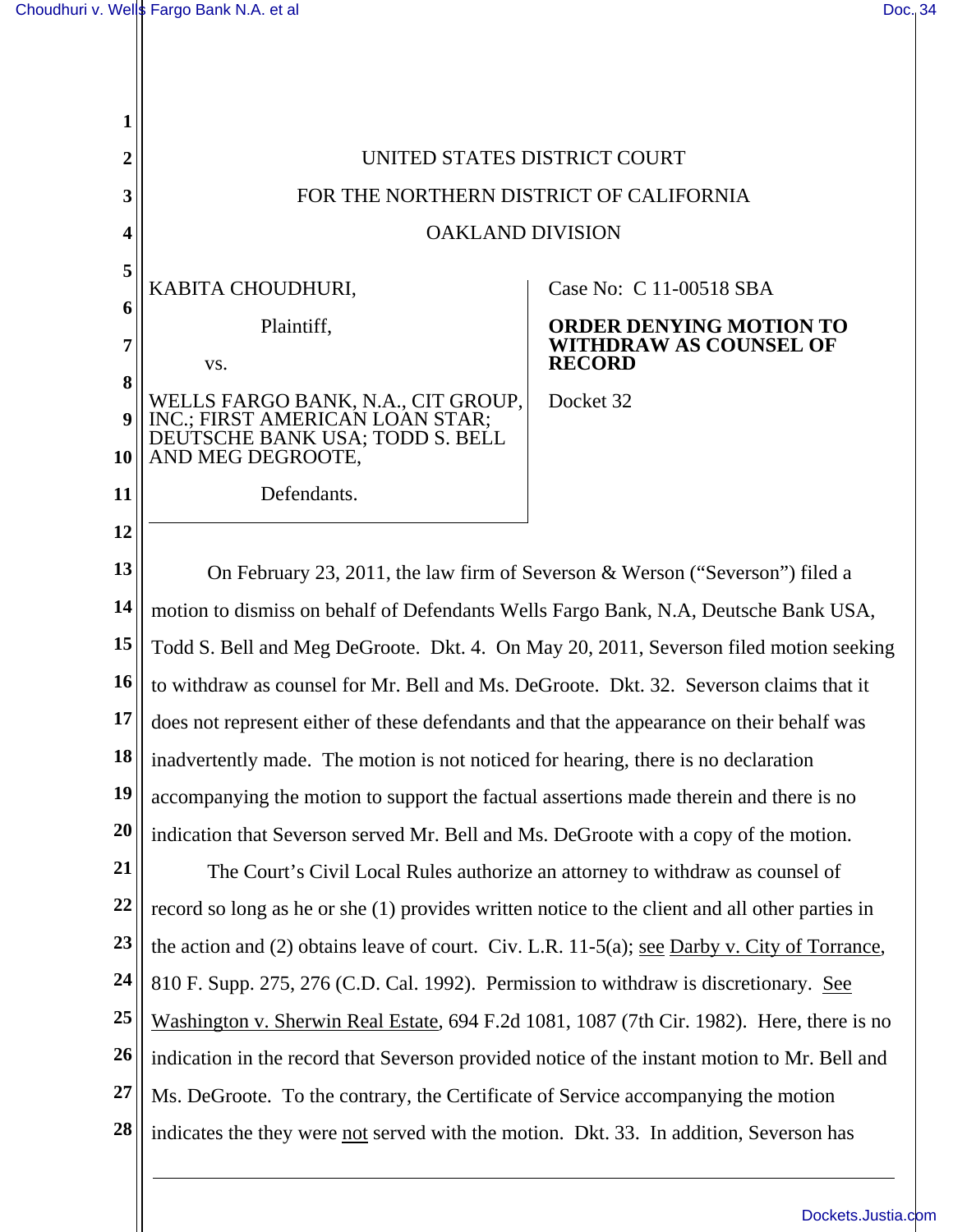| $\mathbf{1}$            | failed to file a declaration in support of its motion, as required by Civil Local Rule 7-5. |
|-------------------------|---------------------------------------------------------------------------------------------|
| $\overline{2}$          | Accordingly,                                                                                |
| 3                       | IT IS HEREBY ORDERED THAT Severson's motion to withdraw as counsel of                       |
| $\overline{\mathbf{4}}$ | record for Mr. Bell and Ms. DeGroote is DENIED without prejudice. This Order                |
| 5                       | terminates Docket 32.                                                                       |
| 6                       | IT IS SO ORDERED.                                                                           |
| $\overline{7}$          | olso Bl<br>Dated: May 24, 2011<br>TRONG<br>SAUNDRA BROWN ARM                                |
| 8                       | <b>United States District Judge</b>                                                         |
| $\boldsymbol{9}$        |                                                                                             |
| 10                      |                                                                                             |
| 11                      |                                                                                             |
| 12                      |                                                                                             |
| 13                      |                                                                                             |
| 14                      |                                                                                             |
| 15                      |                                                                                             |
| 16                      |                                                                                             |
| 17                      |                                                                                             |
| 18                      |                                                                                             |
| 19                      |                                                                                             |
| 20<br>21                |                                                                                             |
| 22                      |                                                                                             |
| 23                      |                                                                                             |
| 24                      |                                                                                             |
| 25                      |                                                                                             |
| 26                      |                                                                                             |
| 27                      |                                                                                             |
| 28                      |                                                                                             |
|                         | $-2-$                                                                                       |
|                         |                                                                                             |
|                         |                                                                                             |